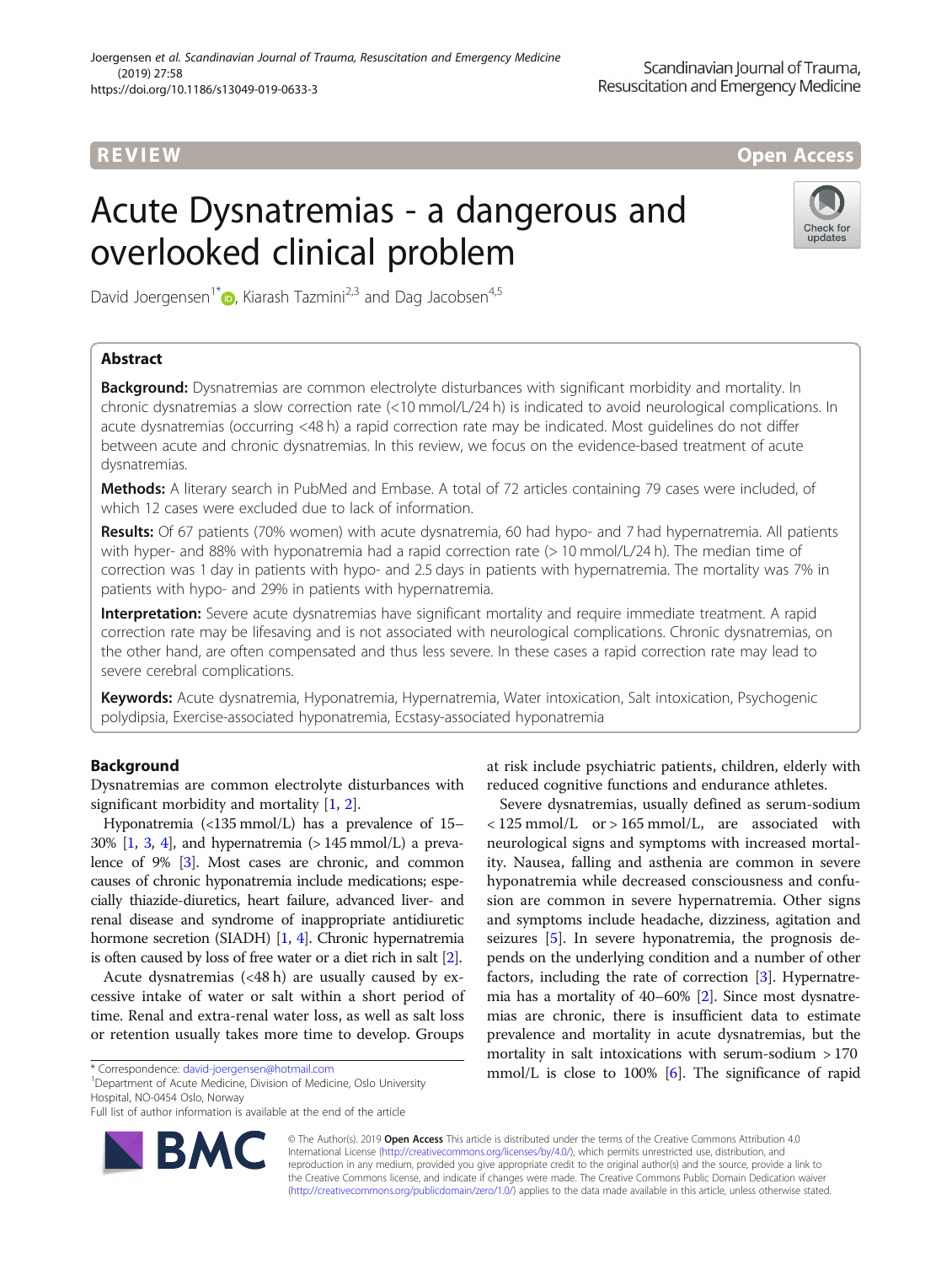correction rates on the survival of acute dysnatremias are also unknown.

In chronic dysnatremias a slow correction rate (< 10 mmol/L/24 h) is preferred to avoid neurological complications [\[1](#page-6-0)]. There is usually a compensated osmolality disorder across the blood-brain barrier and rapid changes in osmolality may be dangerous. Current guidelines [\[1](#page-6-0), [4](#page-6-0), [7](#page-6-0)] mainly focus on the treatment of chronic dysnatremias. With this review, we question the practice of treating acute dysnatremias with a slow correction rate, as applied pathophysiology and a few published cases suggests that a rapid correction may be lifesaving.

#### Methods

This review is based on a search in PubMed and EMBASE. The search had no time limit and was ended April 6th 2017.

Search terms were acute OR severe AND hyper-, hypo-, dysnatremia, polydipsia, water intoxication, salt poisoning OR exercise-associated hyponatremia, both as MeSH (Medical Subject Heading) in PubMed and EMTREE Subject Heading in EMBASE and as regular words in title and abstracts in both databases. We used filters for language and age groups. Complete search string is available in the Additional file [1.](#page-6-0)

The search resulted in 5413 articles (1743 in PubMed and 3670 in EMBASE). After the removal of doublets 3884 articles remained. Relevant articles were selected based on title and abstract. Inclusion criteria: Adults ≥18 years old and duration of symptoms <48 h before admission. Patients developing hypo- or hypernatremia due to treatment in hospital were excluded. As were articles lacking information about the treatment given or the correction rate, some of these are still cited in the discussion. All articles were in English, Norwegian, Swedish or Danish. We included 263 articles and 72 articles were read in full text.

#### Results

The search resulted in 72 articles, containing 79 cases of whom 12 were excluded due to lacking information about treatment and correction rate. The flow chart (Fig. [1\)](#page-2-0) and Table [1](#page-3-0) show 67 cases of acute dysnatremia, of which 60 had hypo- and 7 had hypernatremia. Median serum-sodium was 116 mmol/L in hyponatremia and 196 mmol/L in hypernatremia. Lowest serum-sodium was 98 mmol/L and highest was 246 mmol/L.

Almost all, 91% (61/67), had onset of signs and symptoms <24 h before admission. In hyponatremia, 77% (46/ 60) had decreased consciousness and 67% (40/60) had seizures (Table [1\)](#page-3-0). In hypernatremia, 71% (5/7) had decreased consciousness and 14% (1/7) had seizures. Other signs and symptoms of increased intracranial pressure such as headache, nausea and vomiting were reported in 49% of cases. Other neurological signs and symptoms were reported in 55% of cases.

In patients with hyponatremia, 50% (30/60) were treated with hypertonic saline infusions, 33% were given isotonic infusions, one patient was given hypertonic infusions and dialysis, and one was not given saline but mannitol 20% infusion. The rest were treated with fluid restriction. In patients with hypernatremia, 86% (6/7) received hypotonic infusions. One were given isotonic infusions and water by nasogastric tube.

Median time of correction was  $1 \overline{1, 2}$  $1 \overline{1, 2}$  $1 \overline{1, 2}$  $1 \overline{1, 2}$  $1 \overline{1, 2}$  day in hyponatremia and  $2.5$  [\[1](#page-6-0)–[3\]](#page-6-0) days in hypernatremia.

Table [2](#page-4-0) shows the 6 fatal cases of which 4 had hypoand 2 hypernatremia. Lowest serum-sodium at hospital arrival was 106 mmol/L and highest 246 mmol/L. A rapid correction rate  $(> 10 \text{ mmol/L}/24 \text{ h})$  was attempted, but all patients died within hours or a few days after hospital arrival.

#### Pathophysiology

To maintain homeostasis, cell function and size, the physiological regulation of osmolality is important. Osmolality is regulated by the intake and excretion of water and salts. Cell membranes contain water channels (aquaporines) and water diffuses freely between the extracellular and intracellular space, implicating that extra- and intracellular osmolality is approximately the same. Changes in serum osmolality (normal range 275– 300 mosmol/kg/H2O) will thus, uncompensated, lead to a change in cell size. In physiological osmoregulation, thirst and the secretion of antidiuretic hormone (ADH) is suppressed by serum-sodium approximately < 135 mmol/L, and is stimulated by serum-sodium approxi-mately > 135 mmol/L [[8\]](#page-6-0). In addition to high osmolality, ADH-secretion is stimulated by hypovolemia, sympathetic activity (pain, nausea, stress, anxiety) and some drugs [[1](#page-6-0), [9](#page-6-0)].

Sodium is quantitatively the most important factor determining serum osmolality. Hypernatremia leads to increased serum osmolality (hypertonicity), while hyponatremia in most cases leads to decreased serum osmolality (hypotonicity) [\[8\]](#page-6-0). Exceptions occur in the presence of "effective" osmoles as glucose, mannitol and contrast agents. Urea and alcohols are "ineffective" osmoles, increasing serum osmolality without causing hyponatremia. Pseudohyponatremia is a laboratory artefact no longer occurring with the use of ion-selective electrodes [\[1\]](#page-6-0).

Serum-sodium will fall rapidly if the amount of water intake, or hypotonic fluids given intravenously, exceeds the renal capacity of water excretion. In healthy adults a water intake of 1 L/hour may lead to hyponatremia [\[10](#page-6-0)].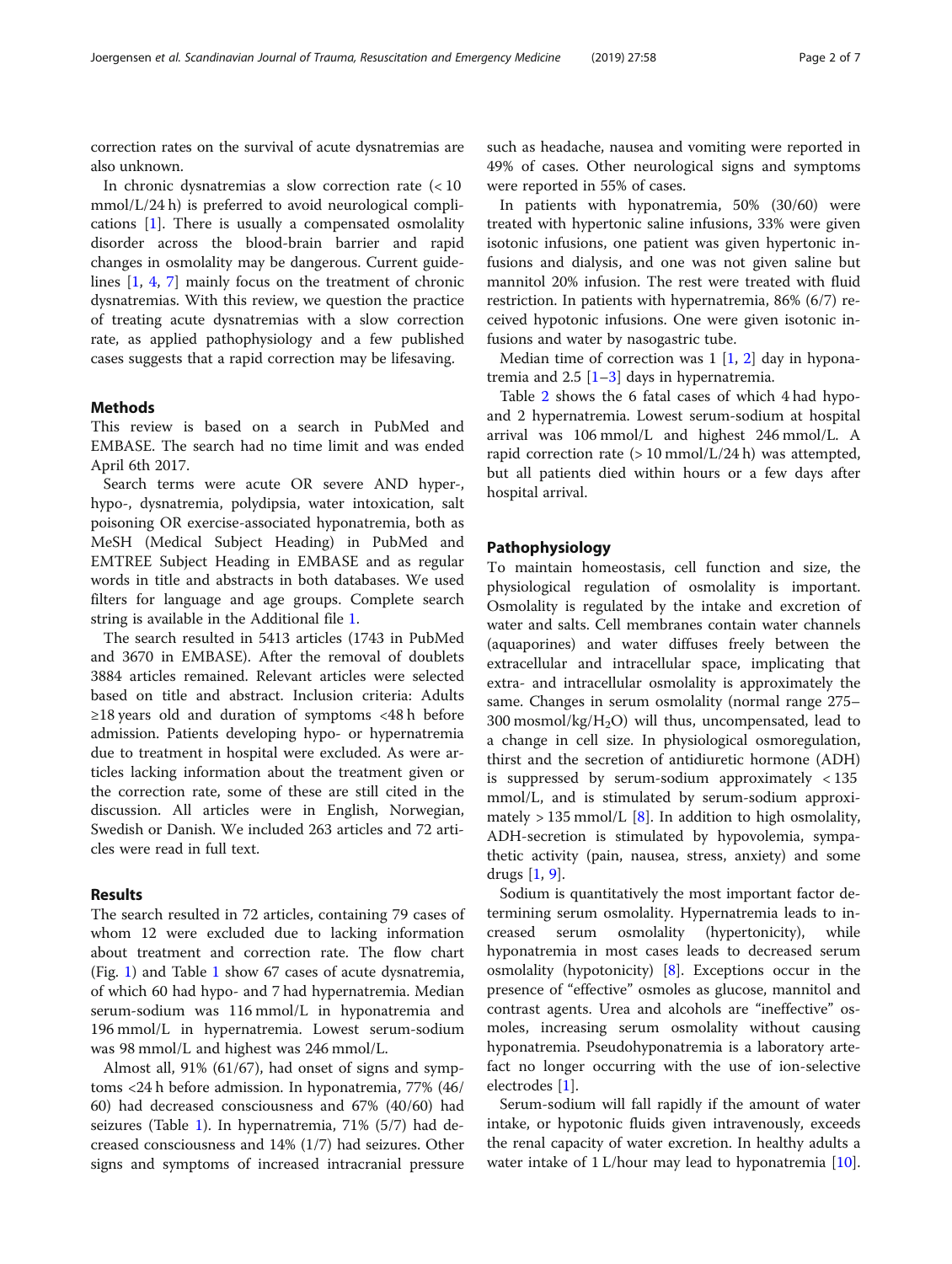<span id="page-2-0"></span>

In case of reduced renal function, a lower water intake will be sufficient to cause hyponatremia [[11\]](#page-6-0).

Conversely, serum-sodium will rise rapidly if concentrated salt (sodium-chloride) is eaten or given intravenously. Loss of electrolyte-free water due to aquaresis or osmotic diuresis, that is not replaced, will also cause increased serum-sodium [\[8](#page-6-0)].

Due to its specialized function and the space limiting anatomy of the skull, the brain is particularly vulnerable to changes in osmolality and cell size. Brain cells continuously compensate gradual changes in extracellular osmolality by pumping in, or out, electrolytes and endogenous osmolytes [[9\]](#page-6-0). Sustained changes in osmolality involves a change in transport and metabolism of these. This may to some extent compensate for the change in osmolality across the blood-brain barrier in chronic dysnatremias  $[8, 9]$  $[8, 9]$  $[8, 9]$  $[8, 9]$ . This compensation develops in  $(24-)$ 48 h [\[1,](#page-6-0) [8](#page-6-0)] and thus 48 h is used as a distinction between

acute and chronic dysnatremias. A too rapid correction of chronic hyponatremia will induce a hypertonic stress, while a too rapid correction of chronic hypernatremia will induce a hypotonic stress. In chronic (and partly or fully compensated) dysnatremias a too rapid correction may be more dangerous than the actual disorder itself.

#### Main causes of acute dysnatremias

Primary polydipsia is a condition with increased thirst and water intake, often secondary to psychiatric disorders occurring in 20–47% of schizophrenic patients of whom up to 7% develop hyponatremia [[4,](#page-6-0) [11\]](#page-6-0). Many psychotropic medications are associated with SIADH [\[1](#page-6-0)] increasing the risk of this patient group.

Water intoxication without psychiatric cause is reported in advance of urinary samples  $[12]$  $[12]$ , medical examinations  $[13]$ , concurring infections  $[14]$  $[14]$  $[14]$ , and contests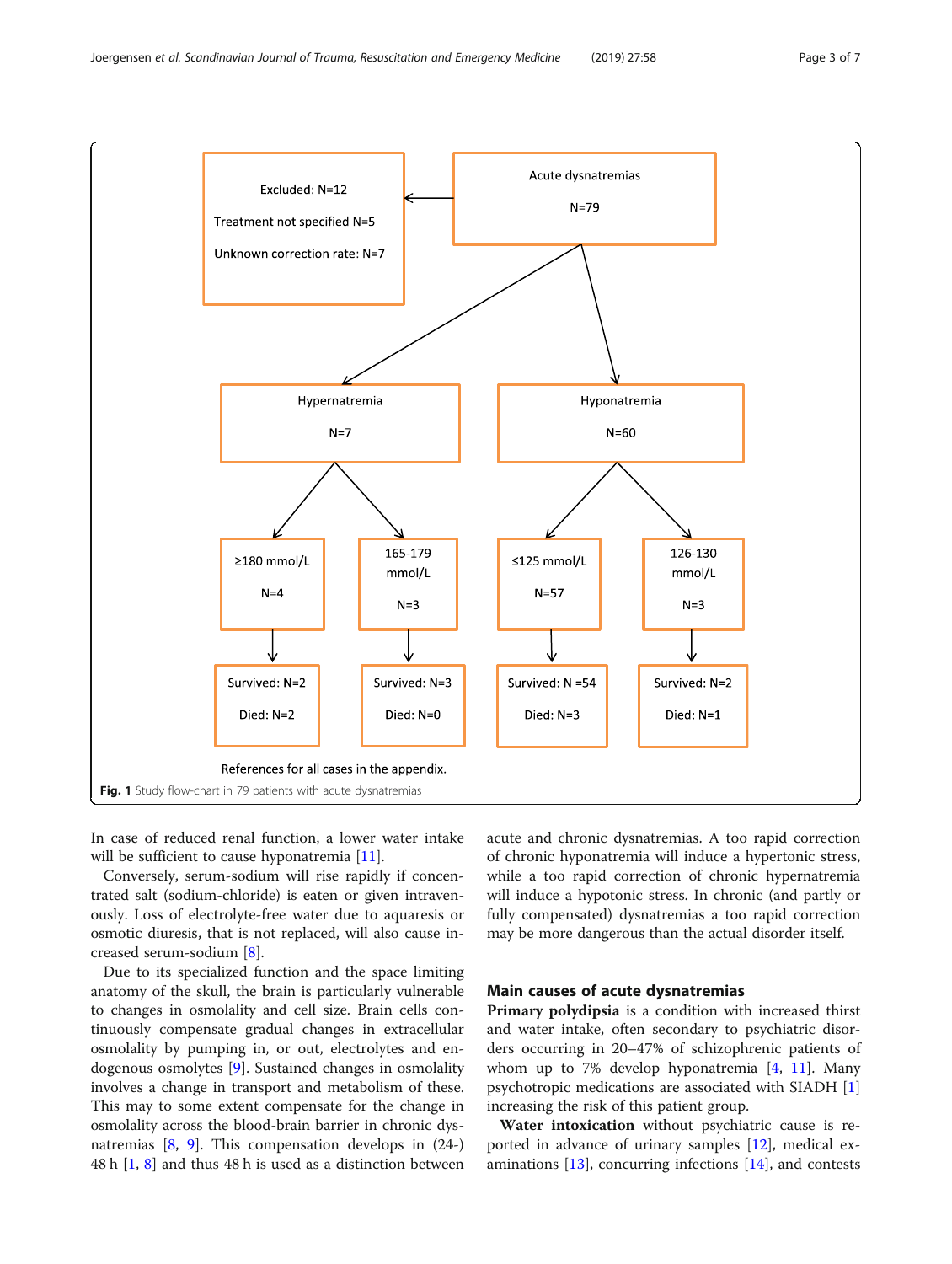#### <span id="page-3-0"></span>Table 1 Acute dysnatremias<sup>a</sup>

|                                                                            | Hyponatremia         |                         |                         |                       |                      | Hypernatremia          |                      |                      | Dysnatremia          |                      |
|----------------------------------------------------------------------------|----------------------|-------------------------|-------------------------|-----------------------|----------------------|------------------------|----------------------|----------------------|----------------------|----------------------|
|                                                                            | Total                | Other over<br>hydration | Exercise-<br>associated | Primary<br>polydipsia | Other                | Ecstasy-<br>associated | Total                | Salt<br>intoxication | Other                | Total                |
| Number (%)                                                                 | 60 (90)              | 23 (34)                 | 14(21)                  | 9(13)                 | 8(12)                | 6(9)                   | 7(11)                | 4(6)                 | 3(5)                 | 67 (100)             |
| Sex (women)<br>Number (%)                                                  | 43 (72)              | 20 (87)                 | 6(43)                   | 4(44)                 | 7(88)                | 6(100)                 | 4(57)                | 2(50)                | 2(67)                | 47 (70)              |
| Age (years)<br>Median<br>(lower-upper quartile)                            | 41 (29–54)           | $41(32 - 59)$           | $45(32 - 53)$           | $32(25-36)$           | $51(46-69)$          | 19,5 (19-22)           | $36(20-52)$          | $28(20-39)$          | $52(35-66)$          | $41(27-53)$          |
| S-sodium (mmol/l) at<br>hospital arrival, median<br>(lower-upper quartile) | 116<br>$(111 - 122)$ | 120<br>$(115 - 122)$    | 120<br>$(115 - 122)$    | 108<br>$(104 - 112)$  | 108<br>$(101 - 112)$ | 116<br>$(115 - 120)$   | 196<br>$(174 - 209)$ | 203<br>$(185 - 228)$ | 175<br>$(169 - 206)$ | 118<br>$(111 - 122)$ |
| $GCS < 15$ , number $(\%)$                                                 | 46 (77)              | 15(65)                  | 11(79)                  | 7(78)                 | 7(88)                | 6(100)                 | 5(71)                | 3(75)                | 2(67)                | 51 (76)              |
| Seizures, number (%)                                                       | 40 (67)              | 14(61)                  | 11 (79)                 | 6(67)                 | 6(75)                | 3(50)                  | 1(14)                | 1(25)                |                      | 41 (61)              |
| Correction rate,<br>number (%)                                             |                      |                         |                         |                       |                      |                        |                      |                      |                      |                      |
| Slow<br>$\leq 10$ mmol/l/24 h                                              | 7(12)                | 4(17)                   | 2(14)                   | $\mathbf{0}$          | 1(13)                | $\mathbf{0}$           | $\mathbf{0}$         | $\mathbf{0}$         | $\mathbf{0}$         | 7(10)                |
| Rapid<br>$>10$ mmol/l/24 h                                                 | 53 (88)              | 19 (83)                 | 12 (86)                 | 9(100)                | 7(88)                | 6(100)                 | 7(100)               | 4(100)               | 3(100)               | 60 (90)              |
| Mortality, number (%)                                                      | 4(7)                 | 3(13)                   | 1(7)                    | $\mathbf 0$           | $\mathbf{0}$         | $\mathbf 0$            | 2(29)                | 2(50)                | 0                    | 6 (9)                |

<sup>a</sup>Due to rounding of percentage, the total is not 100%

like water poker and others in which intake of 5–6 L of water in a short period of time has been fatal [\[15\]](#page-6-0).

Ecstasy-associated hyponatremia is complicated and due to large water intake, often secondary to ecstasy mediated hyperthermia with loss of water and electrolytes, and non-osmotic ADH-secretion mediated by ecstasy and its metabolites [\[11](#page-6-0), [16](#page-6-0)]. Women are overrepresented (85%) [[11\]](#page-6-0).

Exercise-associated hyponatremia (EAH) is defined as hyopnatremia occuring during, or within 24 h of prolonged physical activity [[17](#page-6-0)]. Severe cases occur in 2–7% of participants in endurance sports [[11,](#page-6-0) [18](#page-6-0)]. Two major pathologic mechanisms largely account for the development of EAH; excessive fluid intake and non-osmotic secretion of ADH secondary to physical activity, pain, nausea, vomiting or hypoglycemia [\[17,](#page-6-0) [19\]](#page-6-0). Specific guidelines for EAH recommends oral administration of salt to symptomatic patients. In severe cases intravenous bolus of hypertonic saline (3%) is recommended, if available [\[17](#page-6-0), [19\]](#page-6-0).

The treatment of severe cases of primary polydipsia, water intoxication and ecstasy-associated hyponatremia will be the same, namely intravenous bolus of hypertonic (3%) saline, or salty (NaCl) items given orally. The treatment goal is not full correction, but counteracting cerebral edema. A rapid increase in serum sodium of 4–6 mmol/L has been shown to be sufficient in most patients [[4\]](#page-6-0). With normal diuresis serum-sodium will then normalize quickly, although some may need more saline. If chronic hyponatremia is suspected, or in patients with unknown duration, the immediate treatment is the same

but the daily correction rate is limited to < 10 mmol/L/ 24 h [[1,](#page-6-0) [4\]](#page-6-0).

Salt intoxication occurs in attempts of suicide, to induce emesis, or when salt is mistaken for sugar. Groups at risk include psychotic patients, children, disabled people and elderly with dementia. Campbell et al. [[20](#page-6-0)] found 35 salt intoxications with fatal outcome. Lethal dose of salt (NaCl) was estimated to 25 g (approximately 400 mmol; < 5 tea spoons) in children and 60 g (approximately 1000 mmol; < 4 table spoons) in adults. The treatment is large amount of water orally, or rapid intravenous infusions of glucose 50 mg/ml, to compensate for extracellular hypertonicity. The latter may cause hyperglycemia and serum-sodium should be corrected for hyperglycemia. Further treatment consists of loop diuretics in order to reduce the created isosmotic fluid overload.

#### **Discussion**

Most acute dysnatremias are hyponatremias with onset of symptoms <24 h before hospital arrival. Decreased consciousness and seizures are common, and women are overrepresented. In most patients serum-sodium is corrected faster than recommended for chronic dysnatremias. Acute hypernatremias have a higher mortality than acute hyponatremias.

The overrepresentation of women among patients with acute hyponatremias, including exercise-associated hyponatremia [\[19](#page-6-0)] and ecstacy-associated hyponatremia [[11\]](#page-6-0), may be caused by the fact that women in general have less body water, both because of lower body weight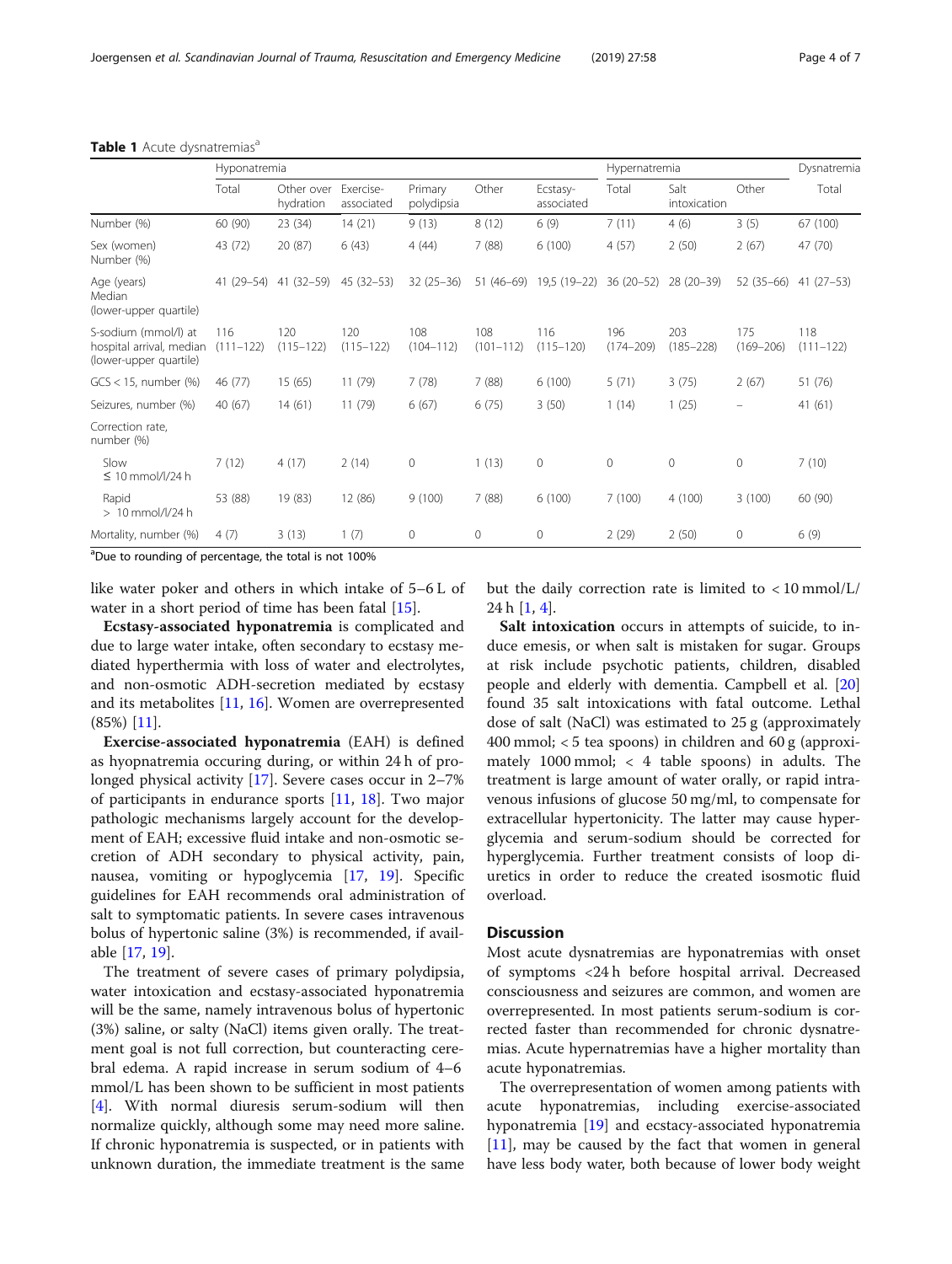| Patient Sex    |           | Age | Serum-sodium<br>(mmol/l) at<br>hospital arrival   | Duration of<br>symptoms at arrival | Cause                                                                                  | Neurological<br>signs/symptoms                                      | Treatment given                                          | Correction of Time to<br>s-sodium first death<br>24h     |                                                                                     |
|----------------|-----------|-----|---------------------------------------------------|------------------------------------|----------------------------------------------------------------------------------------|---------------------------------------------------------------------|----------------------------------------------------------|----------------------------------------------------------|-------------------------------------------------------------------------------------|
|                | Female 27 |     | 106                                               | 30 min.                            | Over hydration<br>and gastroenteritis<br>last 14 h.                                    | Coma, seizures.                                                     | Hypertonic NaCl<br>and furosemide.                       | $21$ mmol/l<br>during 7 h.                               | Declared<br>brain dead<br>16 h after<br>arrival.                                    |
| $\overline{2}$ | Male      | 18  | 121, falling to<br>115 before transfer<br>to ICU. | 6 h.                               | Water intoxication<br>estimated to<br>20 L in 6 h.                                     | Nausea,<br>headache,<br>confusion.<br>decreased<br>consciousness.   | NaCl 9 mg/ml<br>and mannitol.                            | 30 mmol/l<br>during 12 h.                                | Derived<br>diabetes<br>insipidus,<br>sepsis and<br>DIC, died<br>within few<br>days. |
| 3              | Female 20 |     | 123                                               | $1 - 2 h$ .                        | Over hydration<br>before urinary<br>sample, estimated<br>to 10 L within<br>$2 - 3 h$ . | Headache,<br>dizziness.<br>seizures.<br>decreased<br>consciousness. | NaCl 9 mg/ml and<br>furosemide.                          | $21$ mmol/l<br>during 18 h.                              | 2 days.                                                                             |
| 4              | Female 47 |     | 127                                               | 2 h and 45 min.                    | Exercise-<br>associated<br>hyponatremia.                                               | Headache,<br>vomiting,<br>decreased<br>consciousness<br>(GCS 7).    | NaCl 9 mg/ml and<br>3%, also mannitol<br>and furosemide. | 16 mmol/l<br>during 4 h.                                 | 19 h after<br>onset of<br>symptoms.                                                 |
| 5              | Male      | 41  | 209                                               | 4h.                                | Salt intoxication.<br>drank mouthwash.                                                 | Status<br>epilepticus,<br>coma (GCS 3).                             | Glucose 50 mg/ml,<br>NaCl 4,5 mg/ml and<br>NaCl 9 mg/ml  | $18$ mmol/l<br>during 13 h,<br>27 mmol/l<br>during 29 h. | 72 h after<br>intoxication.                                                         |
| 6              | Female 36 |     | 246                                               | $<$ 24 h.                          | Salt intoxication<br>during excorcism.                                                 | Coma.                                                               | NaCl 9 mg/ml,<br>glucose 50 mg/ml<br>and furosemide.     | 53 mmol/l<br>during 7 h.                                 | Clinically<br>brain dead<br>5 h after<br>arrival.                                   |

<span id="page-4-0"></span>Table 2 Acute dysnatremias and mortality sorted by increasing serum-sodium

and higher fat percentage. The addition of the same amount of free water, or salt, will thus induce a larger change in serum-sodium. Estrogen may also contribute [[21\]](#page-6-0).

In patients who died of acute hypernatremia a rapid correction was attempted, but the patients died within a short period of time. Among patients excluded due to lacking information about treatment given or correction rate, the mortality was 3/12 (25%). All fatal salt intoxications (serum-sodium 175–255 mmol/L) happened within 4–36 h after hospital arrival. We also excluded several other cases due to lacking information about duration of symptoms, including several autopsy reports. Our numbers is thus not representative for the actual mortality in acute dysnatremias.

Most patients with hyponatremia, and all with hypernatremia, had faster correction rates than 10 mmol/L/24 h. A significant proportion were corrected as fast as  $20-50$  mmol/L/24 h. This is up to five times as fast as most guidelines recommend in chronic dysnatremias [[1,](#page-6-0) [22](#page-6-0), [23\]](#page-6-0). However some experts recommend a faster correction rate in acute and symptomatic patients; Sterns recommends up to 1 mmol/hour, with no upper 24-h limit in acute hyponatremias, and that acute hypernatremia with known

duration under 24 h is corrected as fast as possible [[8](#page-6-0)]. Verbalis has no upper limit for the correction rate of acute hyponatremia [\[4](#page-6-0)].

Among the surviving patients with the fastest correction rate, the following are emphasized: a young man with serum-sodium 196 mmol/L received 61 of glucose solution intravenously, within half an hour, with a documented drop in serum-sodium of 37 mmol/L [[24\]](#page-6-0). A man with acute hyponatremia, 98 mmol/L, received dialysis and hypertonic saline with an increase in serum-sodium of 24 mmol/L in 5 h [\[25\]](#page-6-0). Considering the short survival time in the fatal cases, these rapid correction rates may have been lifesaving.

A difficult clinical challenge is to distinguish between acute and acute-on-chronic hyponatremia in patients with hyponatremic encephalopathy. It also occurs that assumed acute hyponatremia has underlying causes (such as heart-, liver-, or renal disease or the use of certain drugs) and thus also may have a chronic (and partly compensated) component. These patients may get complications if a rapid correction rate is used. Our experience is that a head CT with signs of cerebral edema supports an acute genesis (Fig. [2](#page-5-0)). Both European and American guidelines for hyponatremia [\[1](#page-6-0), [4\]](#page-6-0) recommend that all symptomatic patients receive intravenous bolus doses of hypertonic (3%) saline. However, we question the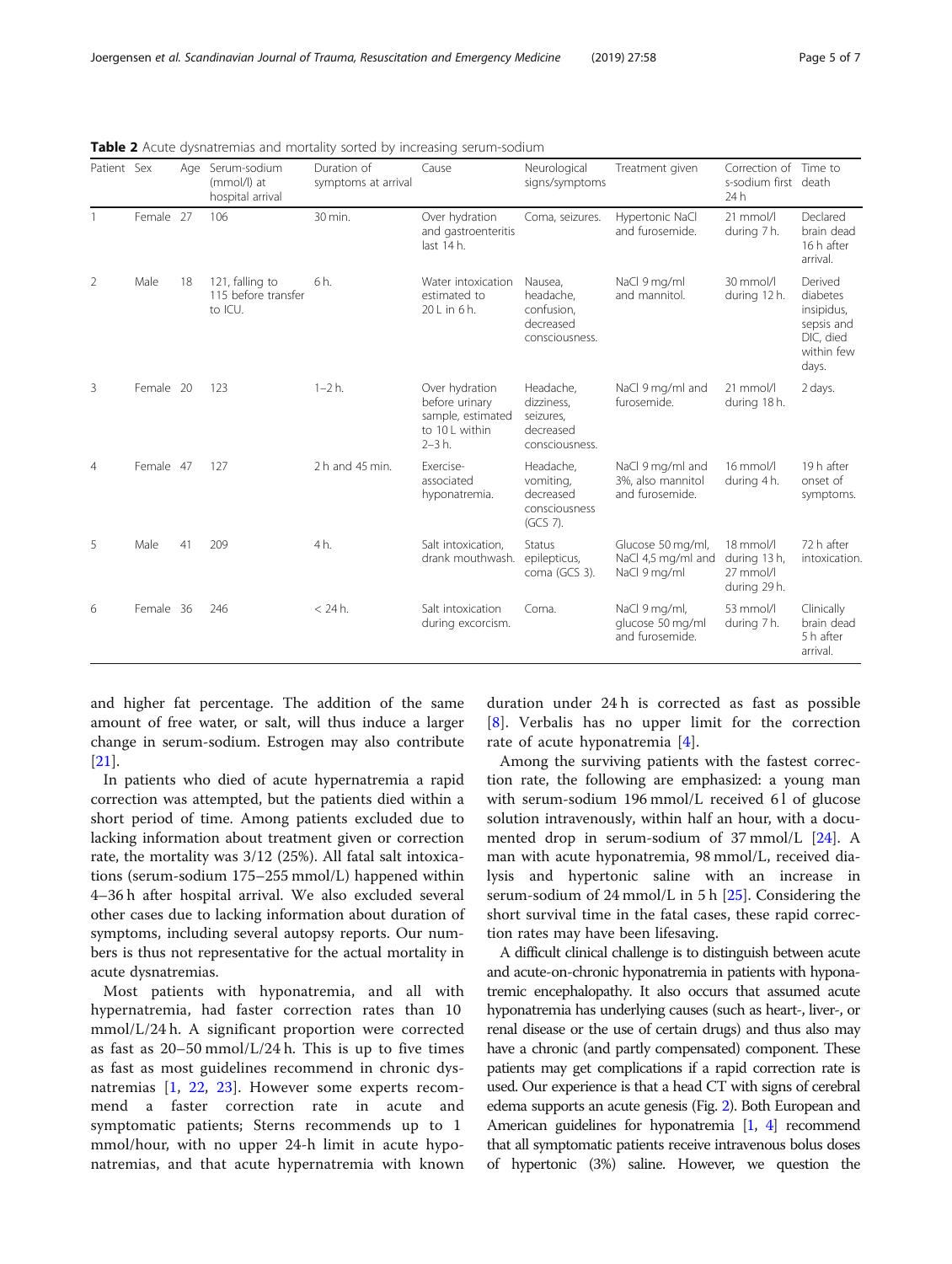recommendations given in the European guidelines [\[1](#page-6-0)] regarding the maximum correction rate of 10 mmol/L/24 h in the treatment of acute hyponatremia with known duration <48 h and no underlying risk factors.

#### Limitations

Although the search resulted in 3884 articles, only 67 cases made our inclusion criteria. Many articles and cases were excluded due to unknown duration of symptoms or underlying risk factors and/or insufficient information about the treatment given, or the correction rate. For the same reason no reviews or randomized controlled studies were included. Although some larger studies have compared survival and correction rate in dysnatremias, these do not distinguish clearly between acute and chronic dysnatremias. To our knowledge no randomized controlled trial regarding the correction rate of acute dysnatremias has been published.

In this review, we did not have access to the hour-by-hour correction rate for all patients. Thus we cannot know if the patients had a rapid correction of serum-sodium which then decreased, or if they had a

steady correction rate. Publication bias may have contributed to the high survival and the rapid correction rate in our material. However, we believe it is worth noticing the survival- and correction rate in context with the fact that none of the authors reported signs or symptoms consistent with osmotic demyelination syndrome. Only a small number of patients received a follow-up MRI, thus we cannot rule out that some patients may have had radiological deviations, but in our review we have not found any cases of osmotic demyelination syndrome secondary to rapid correction of acute hyponatremia.

#### Conclusions

Severe acute dysnatremias have high mortality and require immediate treatment. Many guidelines, textbooks and reviews recommend a correction rate of 0.5–1.0 mmol/L/h, with a maximum correction of  $8-12$  mmol/L/24 h [\[1](#page-6-0), [22](#page-6-0), [23](#page-6-0)]. This implies that serum-sodium is corrected in 2–3 days – if the patient survives that long. Applied pathophysiology and expert recommendations by Verbalis [[4](#page-6-0)] and Sterns [[8\]](#page-6-0) suggests that patients with acute

<span id="page-5-0"></span>